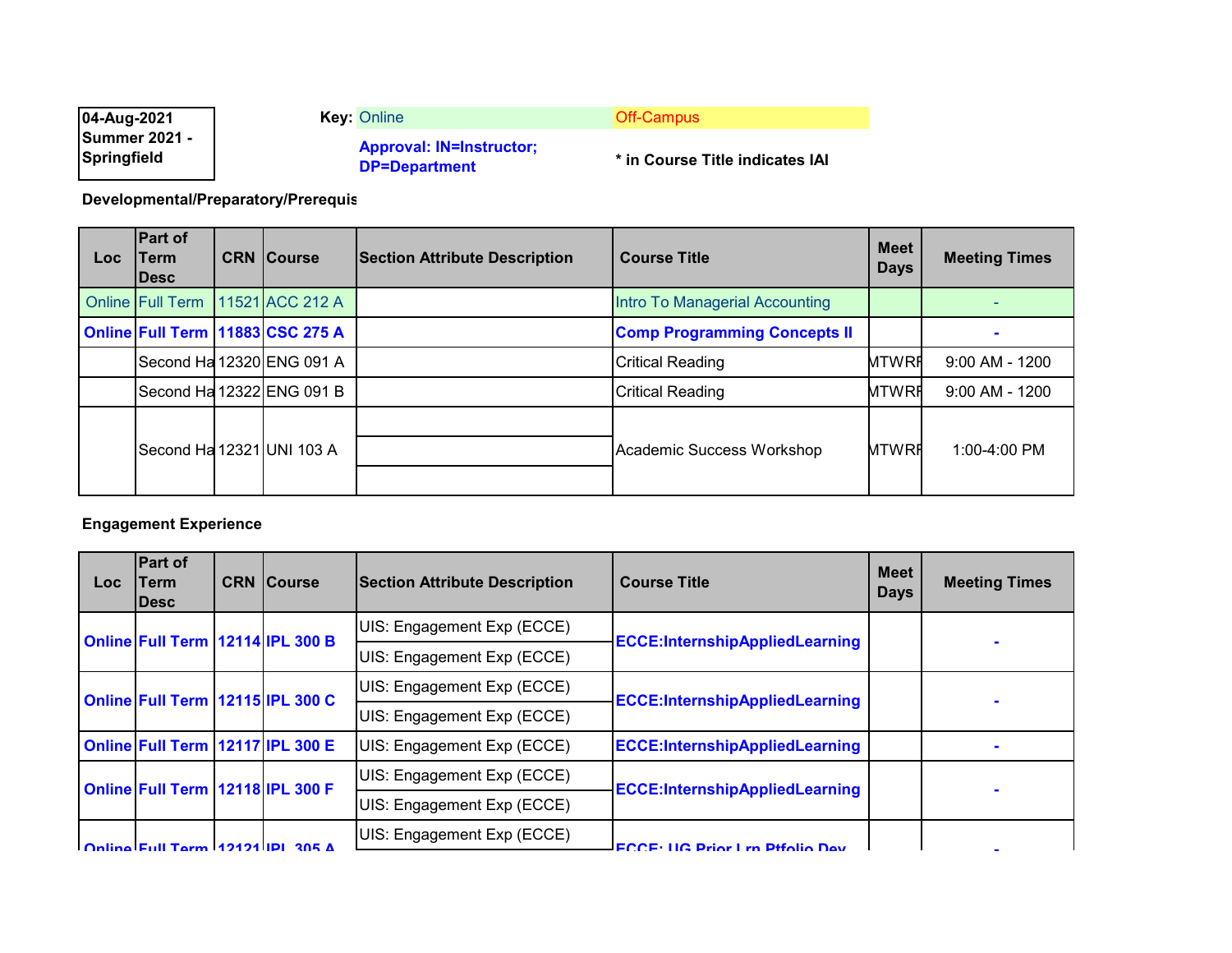|  | <b>NUMBER OF STREET IS A SHIFT OF A SHIFT OF A STREET AND A</b> | UIS: Engagement Exp (ECCE)                                   | <b>LOVE, US FIRE LIFE HORD DOV</b> |                 |
|--|-----------------------------------------------------------------|--------------------------------------------------------------|------------------------------------|-----------------|
|  |                                                                 | <b>Full Term 10982 SWK 450 A JUIS: Engagement Exp (ECCE)</b> | <b>IECCE: Field Work</b>           | 10:00 AM - 1200 |

#### **Global Awareness**

| Loc | <b>Part of</b><br>Term<br>lDesc | <b>CRN Course</b> | <b>Section Attribute Description</b> | <b>Course Title</b>                    | <b>Meet</b><br><b>Days</b> | <b>Meeting Times</b> |
|-----|---------------------------------|-------------------|--------------------------------------|----------------------------------------|----------------------------|----------------------|
|     | <b>Online Full Term</b>         | 12244 ART 431 A   | UIS: Global Awareness (ECCE)         | ECCE:Symbt Mvt in Eu:1850-1920         |                            |                      |
|     | <b>Online Full Term</b>         | 12096 CCJ 346 A   | UIS: Global Awareness (ECCE)         | <b>ECCE: International CJ Systems</b>  |                            |                      |
|     | <b>Online Full Term</b>         | 12245 ENG 424 A   | UIS: Global Awareness (ECCE)         | ECCE:Symbt Mvt in Eu:1850-1920         |                            |                      |
|     | <b>Online Full Term</b>         | 12209 ENS 311 A   | UIS: Global Awareness (ECCE)         | <b>ECCE: Global Chge/Local Places</b>  |                            |                      |
|     | <b>Online Full Term</b>         | 12247 LIS 447 A   | UIS: Global Awareness (ECCE)         | ECCE:Symbt Mvt in Eu:1850-1920         |                            |                      |
|     | <b>Online Full Term</b>         | 11957 PSC 331 A   | UIS: Global Awareness (ECCE)         | <b>ECCE: Politcal Ideas/Ideologies</b> |                            |                      |
|     | <b>Online First Half</b>        | 11597 SOA 428 A   | UIS: Global Awareness (ECCE)         | ECCE: Culture, Health, & Power         |                            |                      |

## **Humanities**

| Loc | <b>IPart of</b><br><b>Term</b><br><b>IDesc</b> | <b>CRN Course</b>                | <b>Section Attribute Description</b> | <b>Course Title</b>           | <b>Meet</b><br><b>Days</b> | <b>Meeting Times</b> |
|-----|------------------------------------------------|----------------------------------|--------------------------------------|-------------------------------|----------------------------|----------------------|
|     | Online Full Term 12158 PHI 353 A               |                                  | UIS: Humanities                      | Person, Identity, and Dignity |                            |                      |
|     |                                                | Online Full Term 11900 THE 274 A | UIS: Humanities                      | Introduction to Theatre       |                            |                      |

## **Life Science**

| Loc | <b>Part of</b><br>'Term<br><b>IDesc</b> | <b>CRN Course</b>                | <b>Section Attribute Description</b> | <b>Course Title</b>             | Meet I<br><b>Days</b> | <b>Meeting Times</b> |
|-----|-----------------------------------------|----------------------------------|--------------------------------------|---------------------------------|-----------------------|----------------------|
|     |                                         | Online Full Term 11926 BIO 306 A | UIS: Life Science wo Lab             | Plants & Society without a Lab  |                       |                      |
|     |                                         | Online Full Term 12301 BIO 307 A | UIS: Life Science with Lab           | <b>Plants &amp; Society Lab</b> |                       |                      |

#### **Mathematics**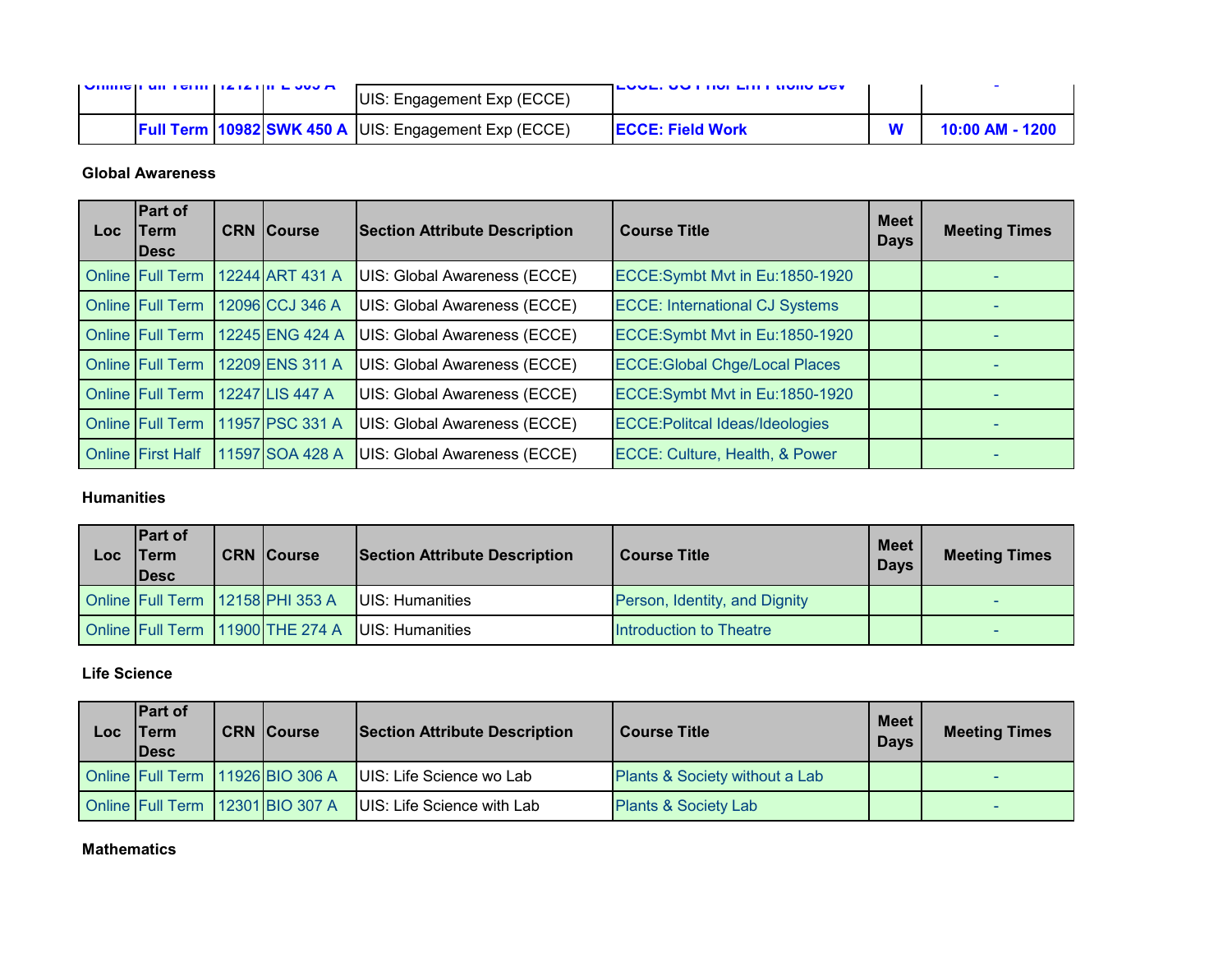| Loc: | Part of<br>Term<br><b>IDesc</b>  | <b>CRN Course</b>                | <b>Section Attribute Description</b> | <b>Course Title</b>           | <b>Meet</b><br><b>Days</b> | <b>Meeting Times</b> |
|------|----------------------------------|----------------------------------|--------------------------------------|-------------------------------|----------------------------|----------------------|
|      | <b>Online Full Term 12009</b>    | <b>CSC 302 A</b>                 | UIS: IAI Mathematics                 | Discrete Structures*          |                            |                      |
|      | <b>Online Full Term 12009</b>    |                                  | <b>UIS: Mathematics Skills</b>       | <b>Discrete Structures</b>    |                            |                      |
|      | <b>Online Full Term 11217</b>    | <b>MAT 111 A</b>                 | <b>UIS: IAI Mathematics</b>          | Quantitative Reasoning*       |                            |                      |
|      | <b>Online Full Term 11217</b>    |                                  | <b>UIS: Mathematics Skills</b>       | <b>Quantitative Reasoning</b> |                            |                      |
|      | <b>Online Full Term 11085</b>    | <b>MAT 113 A</b>                 | <b>UIS: IAI Mathematics</b>          | <b>Business Calculus*</b>     |                            |                      |
|      | <b>Online Full Term   11085 </b> |                                  | <b>UIS: Mathematics Skills</b>       | <b>Business Calculus</b>      |                            |                      |
|      | <b>Online Full Term   10938</b>  |                                  | <b>UIS: IAI Mathematics</b>          | <b>Calculus I*</b>            |                            |                      |
|      | <b>Online Full Term 10938</b>    | <b>MAT 115 A</b>                 | <b>UIS: Mathematics Skills</b>       | <b>Calculus I</b>             |                            |                      |
|      |                                  | Online Full Term 10939 MAT 121 A | UIS: IAI Mathematics                 | <b>Applied Statistics*</b>    |                            |                      |
|      |                                  | Online Full Term 11087 MAT 121 B | <b>UIS: IAI Mathematics</b>          | <b>Applied Statistics*</b>    |                            | $\sim$               |

**Oral Communication**

| LOC | <b>IPart of</b><br>Term<br><b>IDesc</b> | <b>CRN Course</b> | <b>Section Attribute Description</b>                     | <b>Course Title</b>       | <b>Meet</b><br><b>Davs</b> | <b>Meeting Times</b> |
|-----|-----------------------------------------|-------------------|----------------------------------------------------------|---------------------------|----------------------------|----------------------|
|     |                                         |                   | Online Full Term 11374 COM 112 A UIS: Oral Communication | <b>Oral Communication</b> |                            |                      |

#### **Social and Behavioral Sciences**

| Loc | <b>Part of</b><br><b>Term</b><br><b>IDesc</b> | <b>CRN</b> Course                     | <b>Section Attribute Description</b>      | <b>Course Title</b>                 | <b>Meet</b><br><b>Days</b> | <b>Meeting Times</b> |
|-----|-----------------------------------------------|---------------------------------------|-------------------------------------------|-------------------------------------|----------------------------|----------------------|
|     | Online Full Term 12165                        | <b>ECO 201 A</b>                      | UIS: IAI Soc & Behav Sciences             | Intro To Microeconomics*            |                            |                      |
|     | Online Full Term 12165                        |                                       | <b>UIS: Soc &amp; Behavioral Sciences</b> | Intro To Microeconomics             |                            |                      |
|     |                                               | Online Full Term 11040 ECO 315 A      | UIS: Soc & Behavioral Sciences            | <b>Economics for Administration</b> |                            |                      |
|     | Online Full Term 11651                        | $R$ $\cap$ $\wedge$ $\wedge$ $\wedge$ | <b>UIS: IAI Soc &amp; Behav Sciences</b>  | Introduction to Sociology*          |                            |                      |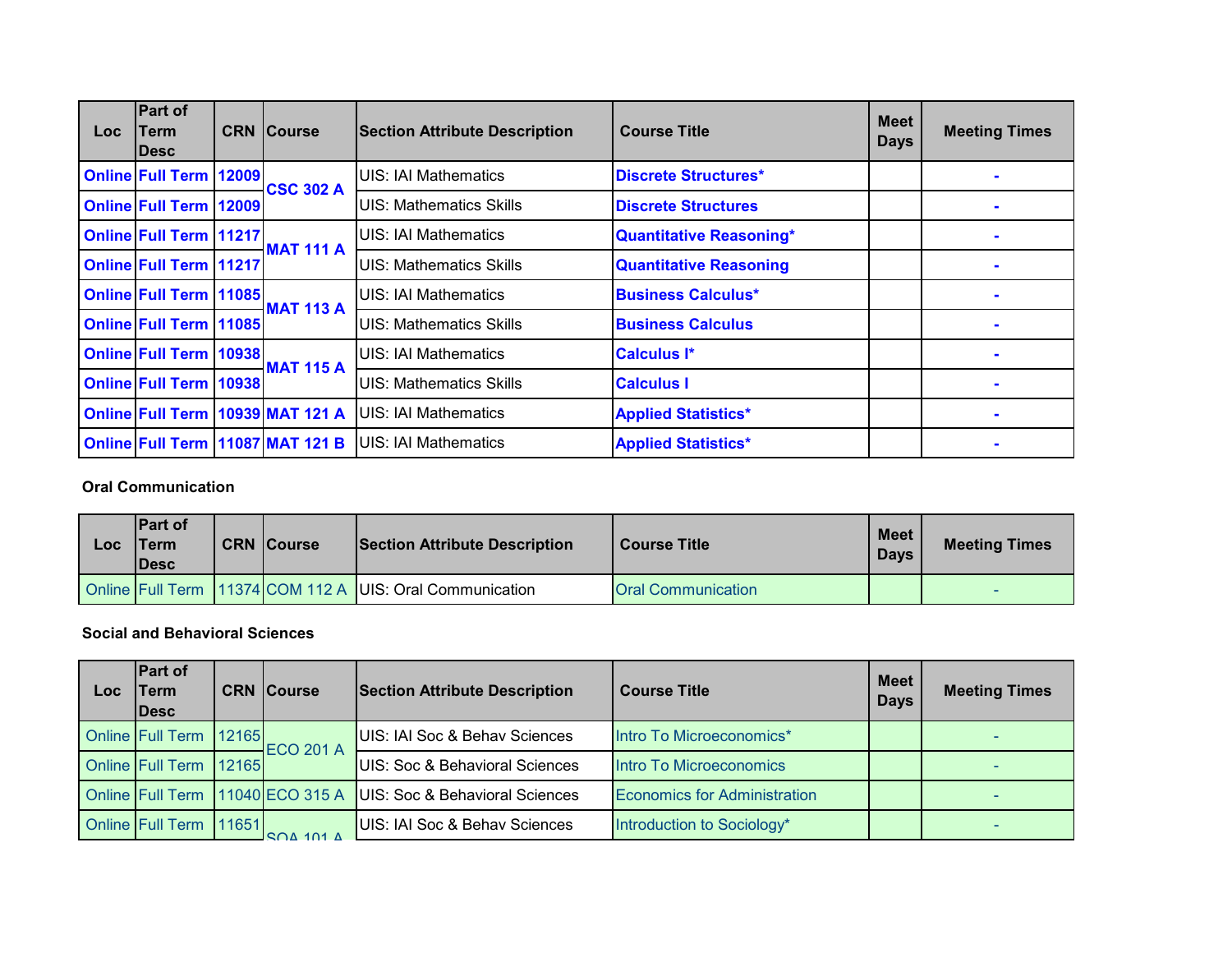| <b>Online Full Term 11651</b> | $UU \cap U \cap \cap$ | <b>IUIS: Soc &amp; Behavioral Sciences</b>                          | Introduction to Sociology      |  |
|-------------------------------|-----------------------|---------------------------------------------------------------------|--------------------------------|--|
|                               |                       | Online Full Term   11968 TEP 207 B   UIS: Soc & Behavioral Sciences | Foundations/American Education |  |

# **Speaker Series**

| Loc | <b>Part of</b><br><b>Term</b><br><b>IDesc</b> | <b>CRN Course</b>                | <b>Section Attribute Description</b> | <b>Course Title</b>          | <b>Meet</b><br><b>Days</b> | <b>Meeting Times</b> |
|-----|-----------------------------------------------|----------------------------------|--------------------------------------|------------------------------|----------------------------|----------------------|
|     | <b>Online Full Term</b>                       | 11970 UNI 301 P                  | UIS: Speaker Series (ECCE)           | <b>ECCE: Speakers Series</b> |                            |                      |
|     |                                               | Online Full Term 11971 UNI 301 Q | UIS: Speaker Series (ECCE)           | <b>ECCE: Speakers Series</b> |                            |                      |
|     |                                               | Online Full Term 11972 UNI 301 R | UIS: Speaker Series (ECCE)           | <b>ECCE: Speakers Series</b> |                            |                      |
|     | Online Full Term 11973 UNI 301 S              |                                  | UIS: Speaker Series (ECCE)           | <b>ECCE: Speakers Series</b> |                            |                      |
|     | <b>Online Full Term</b>                       | 11974 UNI 301 T                  | UIS: Speaker Series (ECCE)           | <b>ECCE: Speakers Series</b> |                            |                      |

## **U.S. Communities**

| Loc | <b>Part of</b><br>Term<br><b>IDesc</b> | <b>CRN Course</b> | <b>Section Attribute Description</b> | <b>Course Title</b>                        | <b>Meet</b><br><b>Days</b> | <b>Meeting Times</b> |
|-----|----------------------------------------|-------------------|--------------------------------------|--------------------------------------------|----------------------------|----------------------|
|     | <b>Online Full Term</b>                | 11669 AAS 362 A   | UIS: U.S. Communities (ECCE)         | <b>ECCE: Multicultural Amer Novels</b>     |                            |                      |
|     | <b>Online Full Term</b>                | 10863 BUS 331 A   | UIS: U.S. Communities (ECCE)         | <b>ECCE:Business, Ethics &amp; Society</b> |                            |                      |
|     | <b>Online Full Term</b>                | 12093 CCJ 312 A   | UIS: U.S. Communities (ECCE)         | <b>ECCE: Policing In America</b>           |                            |                      |
|     | <b>Online Full Term</b>                | 12098 CCJ 347 A   | UIS: U.S. Communities (ECCE)         | <b>ECCE:Race/Class/Social Justice</b>      |                            |                      |
|     | <b>Online Full Term</b>                | 12308 COM 334 A   | UIS: U.S. Communities (ECCE)         | ECCE: Sex, Gender, Pop Culture             |                            |                      |
|     | <b>Online Full Term</b>                | 11958 ENG 337 A   | UIS: U.S. Communities (ECCE)         | <b>ECCE: American Souths</b>               |                            |                      |
|     | <b>Online Full Term</b>                | 12177 HIS 447 A   | UIS: U.S. Communities (ECCE)         | <b>ECCE: Sports and US History</b>         |                            |                      |
|     | <b>Online Full Term</b>                | 12309 HIS 457 A   | UIS: U.S. Communities (ECCE)         | ECCE: Women/Gender/ U.S. South             |                            |                      |
|     | <b>Online Full Term</b>                | 11930 LES 435 A   | UIS: U.S. Communities (ECCE)         | <b>ECCE: Amer Political Thought</b>        |                            |                      |
|     | <b>Online Full Term</b>                | 11931 LES 435 B   | UIS: U.S. Communities (ECCE)         | <b>ECCE: Amer Political Thought</b>        |                            |                      |
|     | <b>Online Full Term</b>                | 12316 LES 435 D   | UIS: U.S. Communities (ECCE)         | <b>ECCE: Amer Political Thought</b>        |                            |                      |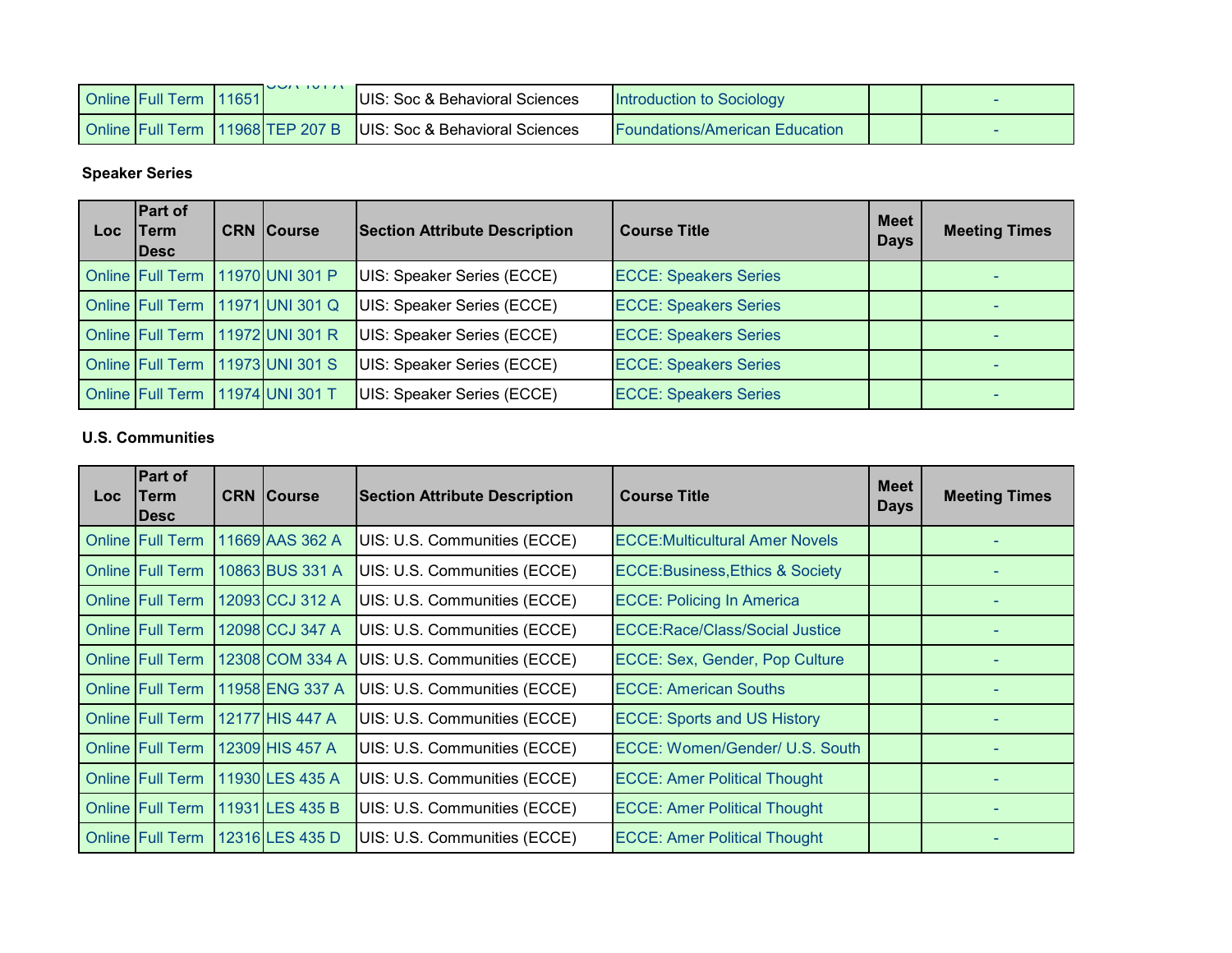| <b>Online Full Term</b> | 12278 LIS 363 A | UIS: U.S. Communities (ECCE)                   | <b>ECCE:Multicultural Amer Novels</b>     |  |
|-------------------------|-----------------|------------------------------------------------|-------------------------------------------|--|
| <b>Online Full Term</b> | 11497 MGT 444 A | UIS: U.S. Communities (ECCE)                   | <b>ECCE: Work, Family &amp; Community</b> |  |
| <b>Online Full Term</b> | 12266 MIS 323 A | UIS: U.S. Communities (ECCE)                   | <b>ECCE: Social Health Care Info.</b>     |  |
| <b>Online Full Term</b> | 11537 MPH 408 A | UIS: U.S. Communities (ECCE)                   | <b>ECCE: Addiction</b>                    |  |
| <b>Online Full Term</b> | 11631 MPH 478 A | UIS: U.S. Communities (ECCE)                   | <b>ECCE: Crisis in Evironmntl Hith</b>    |  |
| <b>Online Full Term</b> | 11918 PSC 435 A | UIS: U.S. Communities (ECCE)                   | <b>ECCE: Amer Political Thought</b>       |  |
| <b>Online Full Term</b> | 11919 PSC 435 B | UIS: U.S. Communities (ECCE)                   | <b>ECCE: Amer Political Thought</b>       |  |
| <b>Online Full Term</b> | 12313 PSC 435 C | UIS: U.S. Communities (ECCE)                   | <b>ECCE: Amer Political Thought</b>       |  |
| <b>Online Full Term</b> | 12314 PSC 435 D | UIS: U.S. Communities (ECCE)                   | <b>ECCE: Amer Political Thought</b>       |  |
| <b>Online Full Term</b> | 12028 SOA 301 B | UIS: U.S. Communities (ECCE)                   | <b>ECCE: Intro/Women/Gender Stds</b>      |  |
| <b>Online Full Term</b> | 11942 SOA 338 A | UIS: U.S. Communities (ECCE)                   | ECCE: Sex, Gender, Pop Culture            |  |
| <b>Online Full Term</b> | 12027 SWK 382 B | UIS: U.S. Communities (ECCE)                   | <b>ECCE: Intro/Women/Gender Stds</b>      |  |
| <b>Online Full Term</b> | 12026 WGS 301 B | UIS: U.S. Communities (ECCE)                   | <b>ECCE: Intro/Women/Gender Stds</b>      |  |
| <b>Online Full Term</b> |                 | 11895 WGS 338 A   UIS: U.S. Communities (ECCE) | <b>ECCE: Sex, Gender, Pop Culture</b>     |  |

# **Visual, Creative, and Performing Arts**

| Loc. | <b>Part of</b><br>Term<br><b>IDesc</b> |       | <b>CRN Course</b> | <b>Section Attribute Description</b>      | <b>Course Title</b>        |  | <b>Meeting Times</b> |
|------|----------------------------------------|-------|-------------------|-------------------------------------------|----------------------------|--|----------------------|
|      | Online Full Term                       |       | 11890 ART 113 A   | UIS: Vis, Creative & Perf Arts            | <b>Drawing 1</b>           |  |                      |
|      | Online Full Term   12038               |       | <b>MUS 121 A</b>  | UIS: IAI Fine Arts                        | <b>Music Appreciation*</b> |  |                      |
|      | Online Full Term 12038                 |       |                   | <b>UIS: Vis, Creative &amp; Perf Arts</b> | <b>Music Appreciation</b>  |  |                      |
|      | <b>Online Full Term</b>                | 11900 | THE 274 A         | UIS: IAI Fine Arts                        | Introduction to Theatre*   |  |                      |
|      | <b>Online Full Term</b>                | 11900 |                   | UIS: Vis, Creative & Perf Arts            | Introduction to Theatre    |  |                      |

### **Written Communication**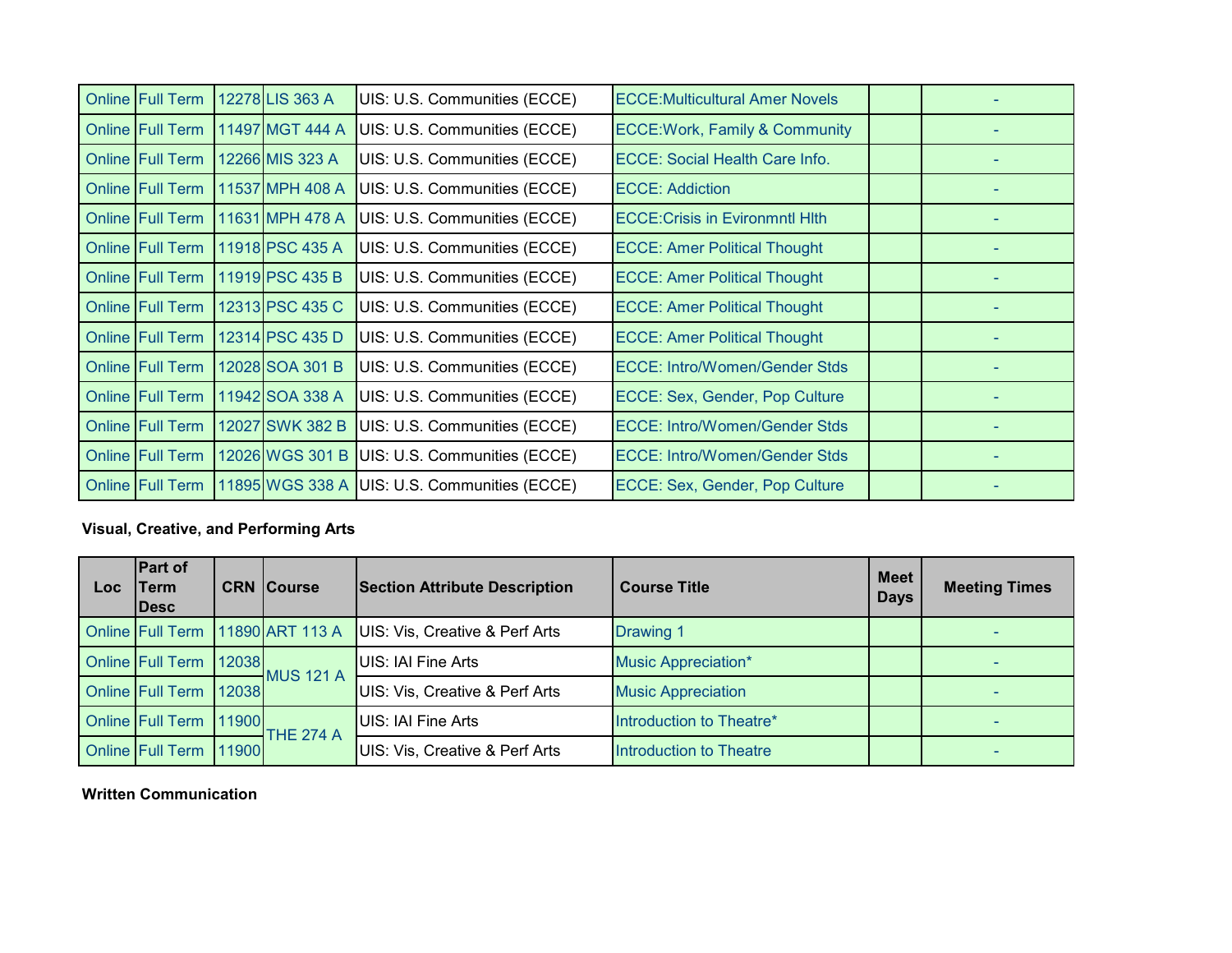| Loc | <b>IPart of</b><br>Term<br><b>IDesc</b> | <b>CRN Course</b>                | <b>Section Attribute Description</b>                   | <b>Course Title</b>                 | <b>Meet</b><br><b>Days</b> | <b>Meeting Times</b> |
|-----|-----------------------------------------|----------------------------------|--------------------------------------------------------|-------------------------------------|----------------------------|----------------------|
|     |                                         |                                  | Second Ha 11811 ENG 101 A   UIS: Written Communication | <b>Rhetoric and College Writing</b> | <b>MTWRF</b>               | $9:00$ AM - 1200     |
|     |                                         | Online Full Term 11369 ENG 102 A | UIS: Written Communication                             | Col Writing & Civic Engagement      |                            |                      |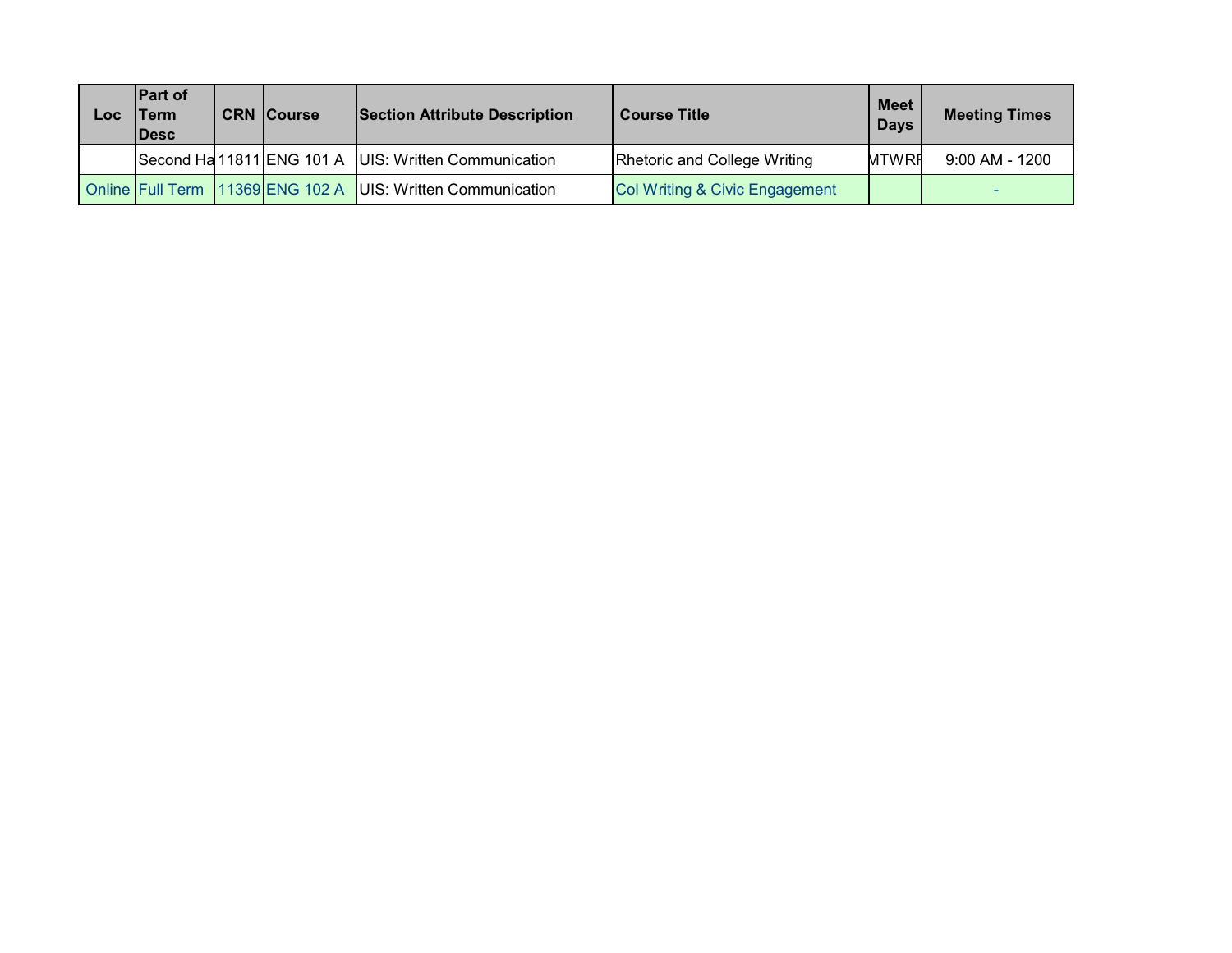| <b>Instructor Full Name</b> | Prim<br><b>Inst</b> | <b>CAP</b> | <b>ENR</b> | <b>APPR</b> | <b>CR</b><br><b>HRS</b> |
|-----------------------------|---------------------|------------|------------|-------------|-------------------------|
| Saner, David R              | Y                   | 25         | 12         |             | 3.0                     |
| Smith, Joshua L             | Y                   | 28         | 21         | <b>DP</b>   | 3.0                     |
| Elliott, Tiffany-Anne M     | ٧                   | 20         |            |             | 3.0                     |
| Hurley, Derek E             | Y                   | 20         |            |             | 3.0                     |
| Benoit, Carlleen K          | Y                   |            | 23         |             | 3.0                     |
| Benedict, Loretta J         |                     | 40         | 23         |             | 3.0                     |
| Rose, Justin J              |                     |            | 23         |             | 3.0                     |

| lInstructor Full Name     | <b>Prim</b><br>Inst | <b>CAP</b> | <b>ENR</b> | <b>APPR</b> | <b>CR</b><br><b>HRS</b> |
|---------------------------|---------------------|------------|------------|-------------|-------------------------|
| <b>Price, Rachel D</b>    | Υ                   | 25         | 11         | IN          | 2.0                     |
| Gilliam, Bridget J        |                     |            | 11         | IN          | 2.0                     |
| <b>Price, Rachel D</b>    | Y                   |            | 20         | IN          | 2.0                     |
| <b>Weis, Robert</b>       |                     | 25         | 20         | IN          | 2.0                     |
| <b>Price, Rachel D</b>    | Y                   | 30         | 25         | IN          | 2.0                     |
| <b>Price, Rachel D</b>    | Y                   |            | 25         | IN          | 2.0                     |
| <b>Kirkham, Janette H</b> |                     | 25         | 25         | IN          | 2.0                     |
| <b>Price, Rachel D</b>    | Y                   | חר         | 3          | IN          | 3.0                     |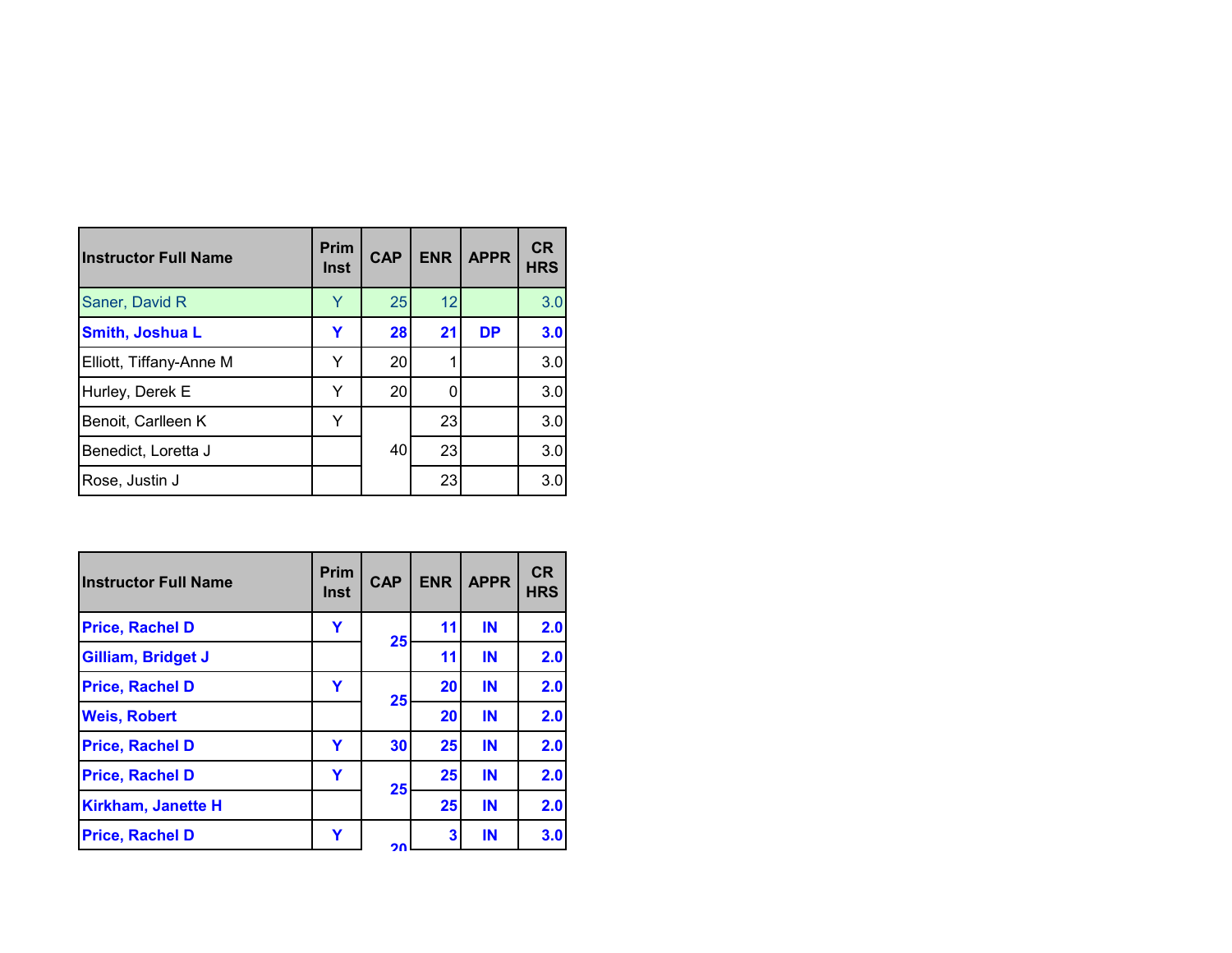| <b>Weis, Robert</b>        | ΔV |  |  |
|----------------------------|----|--|--|
| <b>Flammini, Vincent J</b> |    |  |  |

| <b>Instructor Full Name</b> | Prim<br><b>Inst</b> | <b>CAP</b> | <b>ENR</b> | <b>APPR</b> | <b>CR</b><br><b>HRS</b> |
|-----------------------------|---------------------|------------|------------|-------------|-------------------------|
| Neginsky, Rosina            | Y                   | 35         | 4          |             | 4.0                     |
| Schnebly, Stephen           | Y                   | 20         | 19         |             | 3.0                     |
| Neginsky, Rosina            | Y                   | 35         | 5          |             | 4.0                     |
| Shepston, Desserae K        | Y                   | 20         | 20         |             | 3.0                     |
| Neginsky, Rosina            | Y                   | 35         | 3          |             | 3.0                     |
| Gilman-Opalsky, Richard     | Y                   | 20         | 20         |             | 3.0                     |
| Manthei, Jennifer J         | Y                   | 25         | 23         |             | 4.0                     |

| <b>Instructor Full Name</b> | Prim<br>Inst | <b>CAP</b> |    | <b>ENR   APPR</b> | <b>CR</b><br><b>HRS</b> |
|-----------------------------|--------------|------------|----|-------------------|-------------------------|
| <b>Boltuc, Peter N</b>      |              | 30         | 15 |                   |                         |
| Powell, Dathan A            |              | 35         | 10 |                   | 3.0                     |

| <b>Instructor Full Name</b> | Prim<br>Inst | <b>CAP</b> |    | ENR   APPR | <b>CR</b><br><b>HRS</b> |
|-----------------------------|--------------|------------|----|------------|-------------------------|
| <b>Stokes, Richard</b>      |              | 25         | 11 |            | 3.0                     |
| <b>Stokes, Richard</b>      |              | 25         |    |            |                         |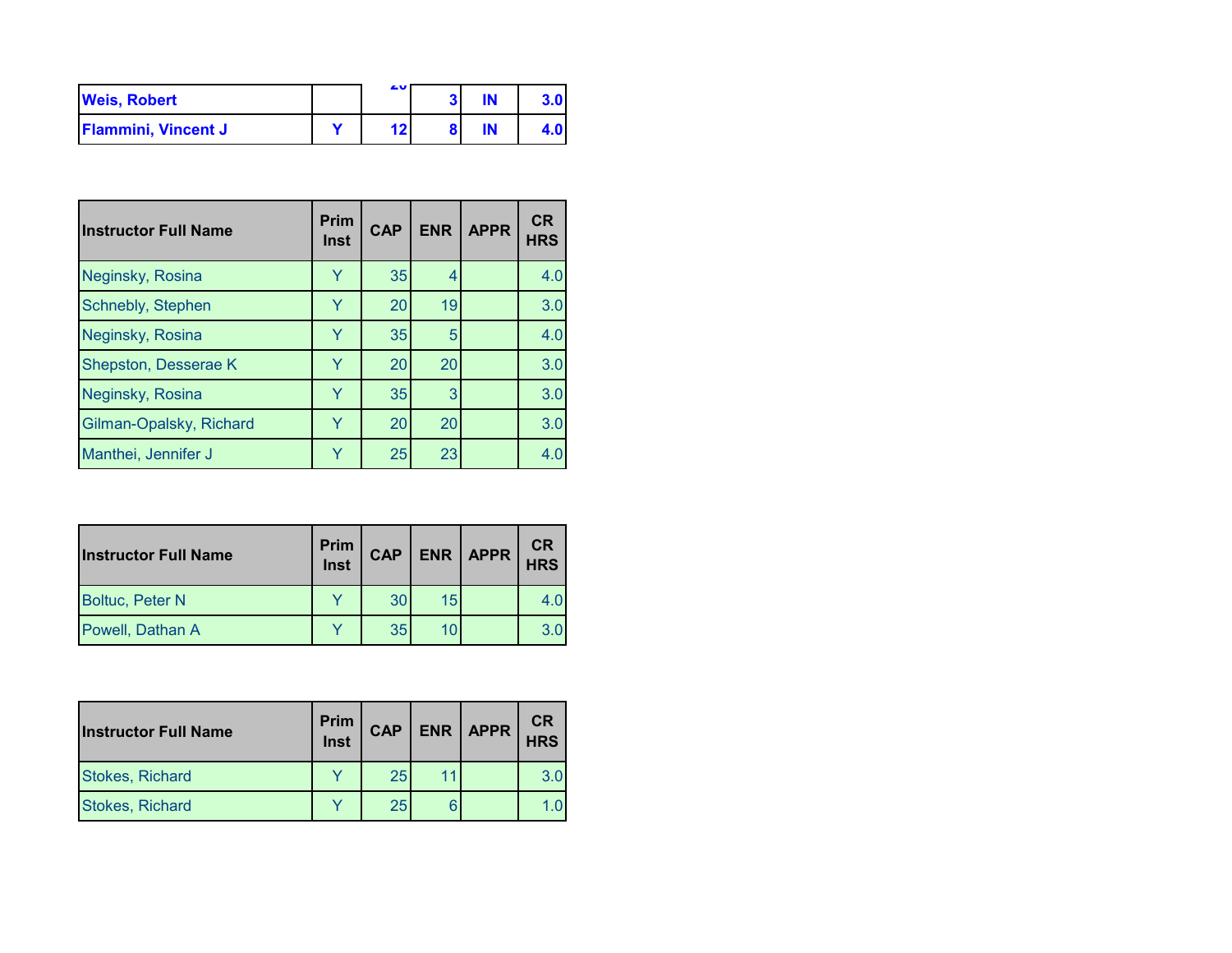| <b>Instructor Full Name</b> | <b>Prim</b><br>Inst | <b>CAP</b> | <b>ENR</b> | <b>APPR</b> | <b>CR</b><br><b>HRS</b> |
|-----------------------------|---------------------|------------|------------|-------------|-------------------------|
| Dezhgosha, Kamyar           | Ÿ                   | 28         | 17         | <b>DP</b>   | 4.0                     |
| Dezhgosha, Kamyar           | Y                   | 28         | 17         | <b>DP</b>   | 4.0                     |
| <b>Marsaglia, Janice R</b>  | Y                   | 25         | 13         | <b>DP</b>   | 3.0                     |
| <b>Marsaglia, Janice R</b>  | Y                   | 25         | 13         | <b>DP</b>   | 3.0                     |
| <b>Nguyen, Tung</b>         | Y                   | 25         | 18         | <b>DP</b>   | 4.0                     |
| <b>Nguyen, Tung</b>         | Ÿ                   | 25         | 18         | <b>DP</b>   | 4.0                     |
| Li, Yifei                   | Y                   | 25         | 12         | <b>DP</b>   | 4.0                     |
| Li, Yifei                   | Ÿ                   | 25         | 12         | <b>DP</b>   | 4.0                     |
| <b>Saltsgaver, Carol M</b>  | Y                   | 25         | 24         | <b>DP</b>   | 3.0                     |
| Kong, Liang                 | Y                   | 25         | 14         | <b>DP</b>   | 3.0                     |

| <b>Instructor Full Name</b> | Prim  <br>Inst | <b>CAP</b> | ENR   APPR | CR<br><b>HRS</b> |
|-----------------------------|----------------|------------|------------|------------------|
| Perez, Ricardo              |                |            |            |                  |

| <b>Instructor Full Name</b> | <b>Prim</b><br>Inst | <b>CAP</b> | <b>ENR</b> | <b>APPR</b> | <b>CR</b><br><b>HRS</b> |
|-----------------------------|---------------------|------------|------------|-------------|-------------------------|
| <b>Byrnes, Patricia E</b>   |                     | 25         | 14         |             | 3.0                     |
| <b>Byrnes, Patricia E</b>   |                     | 25         | 14         |             | 3.0                     |
| Peterson, Carl R            |                     | 25         |            |             | 4.0                     |
| Saunders, Tiffani           |                     | 25         | 12         |             | 3.0                     |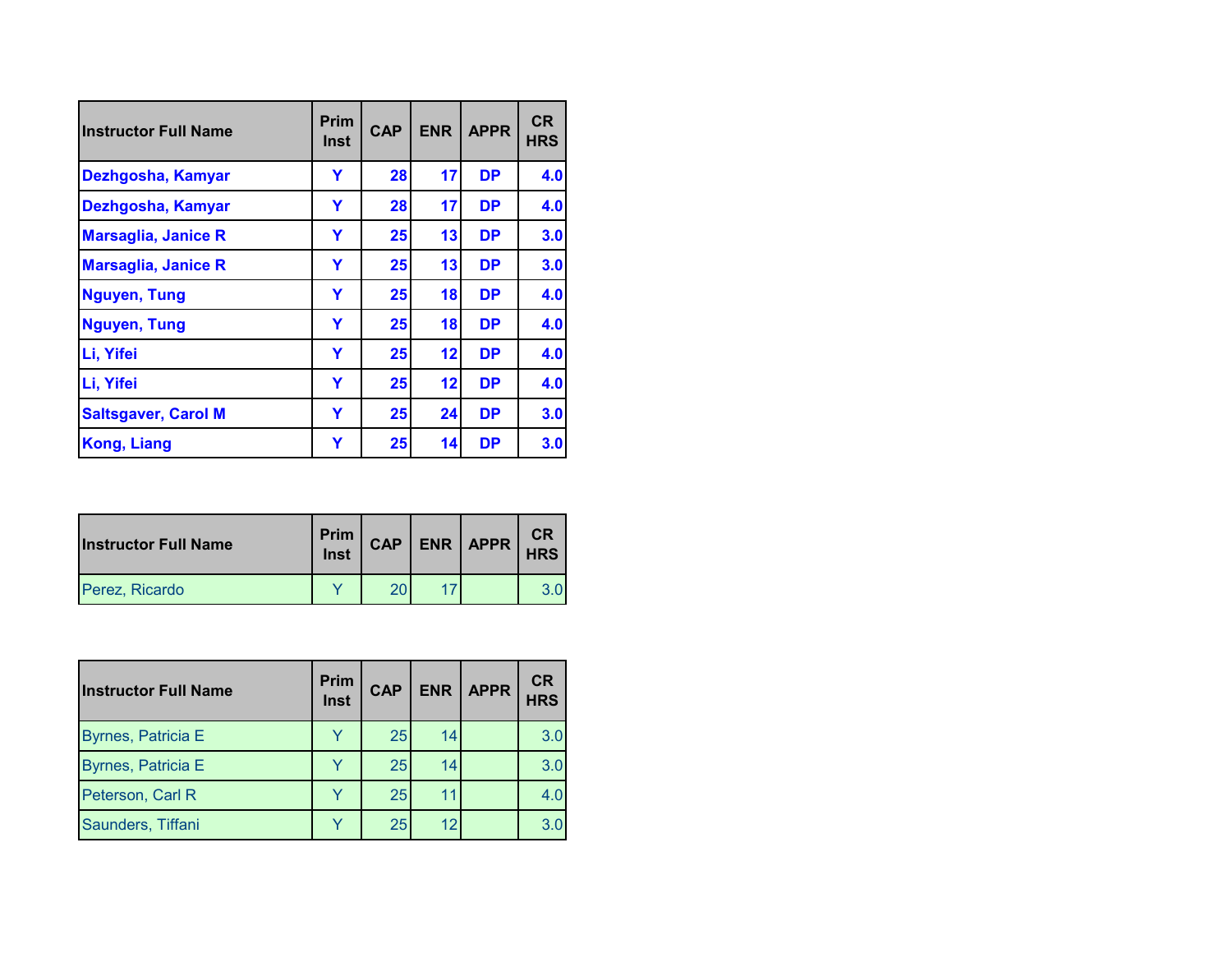| Saunders, Tiffani | つに<br>دے |     |  |
|-------------------|----------|-----|--|
| Mitchell, Ronda J | つに<br>دے | ה ה |  |

| <b>Instructor Full Name</b> | <b>Prim</b><br>Inst | <b>CAP</b> | <b>ENR</b> | <b>APPR</b> | <b>CR</b><br><b>HRS</b> |
|-----------------------------|---------------------|------------|------------|-------------|-------------------------|
| LoBue, Elise                |                     | 30         | 29         |             | 1.0                     |
| Benedict, Loretta J         |                     | 30         | 30         |             | 1.0                     |
| Noll, Mae M                 |                     | 30         | 30         |             | 1.0                     |
| McFarland, Donald C         |                     | 30         | 29         |             | 1.0                     |
| Hartman, Veronica L         |                     | 30         | 14         |             |                         |

| <b>Instructor Full Name</b> | <b>Prim</b><br><b>Inst</b> | <b>CAP</b> | <b>ENR</b>     | <b>APPR</b> | <b>CR</b><br><b>HRS</b> |
|-----------------------------|----------------------------|------------|----------------|-------------|-------------------------|
| Kemayo, Kamau               | Y                          | 20         | $\overline{2}$ |             | 4.0                     |
| Kline, William E            | Y                          | 25         | 26             |             | 3.0                     |
| Williams, Ryan K            | Y                          | 20         | 18             |             | 3.0                     |
| Gilliam, Jay                | Y                          | 20         | 20             |             | 3.0                     |
| Murphy, Michael             | Y                          | 25         | 9              |             | 4.0                     |
| Helton, Tena L              | Y                          | 25         | 8              |             | 4.0                     |
| Owen, Kenneth               | Y                          | 25         | 21             |             | 4.0                     |
| Kent, Holly M               | Y                          | 25         | 14             |             | 4.0                     |
| Pierceson, Jason A          | Y                          | 20         | 3              |             | 3.0                     |
| Pierceson, Jason A          | Y                          | 20         | 1              |             | 4.0                     |
| Pierceson, Jason A          | Y                          | 19         | 3              |             | 4.0                     |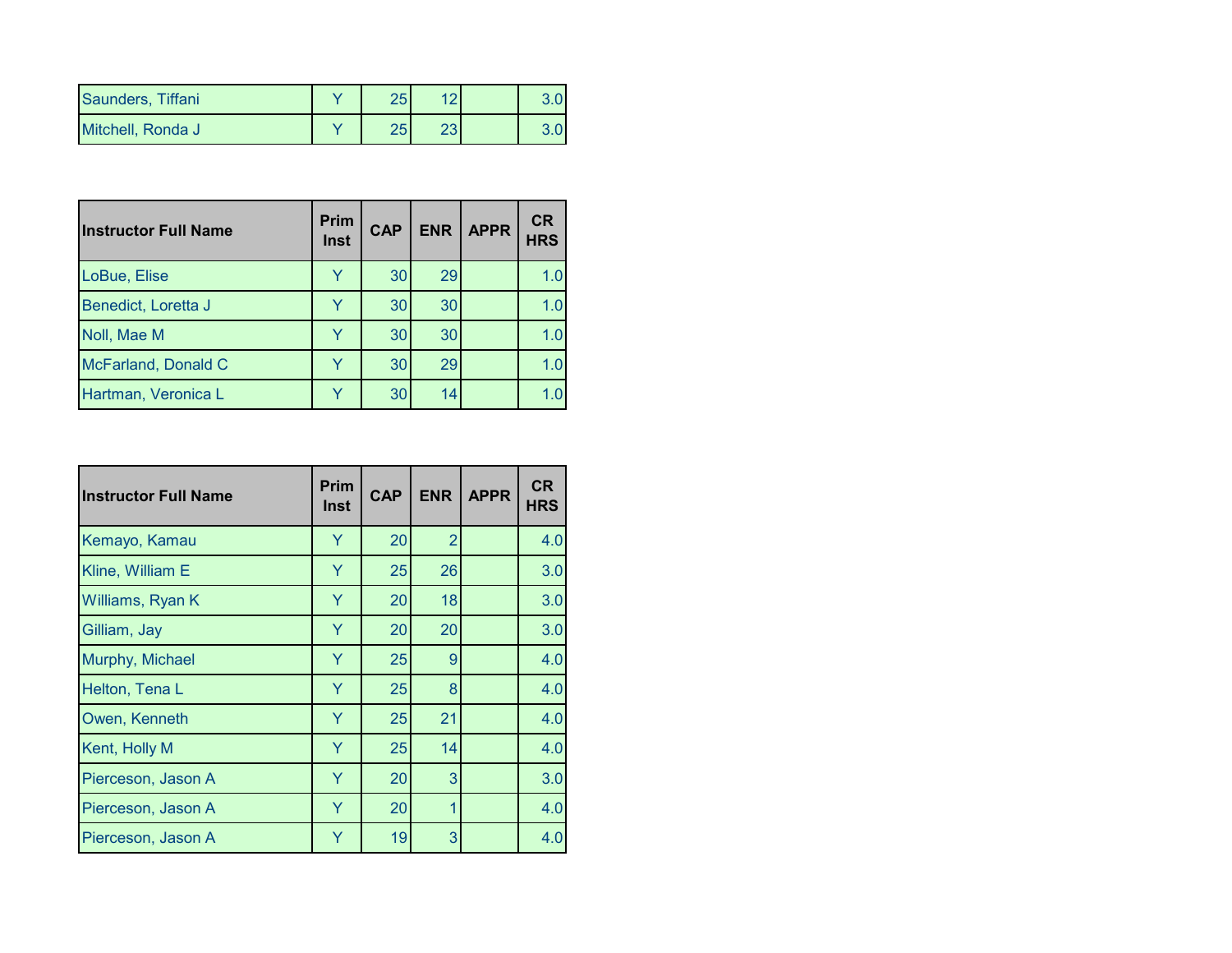| Kemayo, Kamau      | Y | 20 |                | 4.0 |
|--------------------|---|----|----------------|-----|
| Kline, William E   | Y | 25 | 22             | 3.0 |
| Greer, Donna M     | Y | 25 | 17             | 3.0 |
| Chen, Cheng-Chia B | Ÿ | 20 | 19             | 4.0 |
| Killam, Lenore I   | Y | 18 | 16             | 4.0 |
| Pierceson, Jason A | Y | 20 | $\overline{2}$ | 3.0 |
| Pierceson, Jason A | Y | 20 | 12             | 4.0 |
| Pierceson, Jason A | Y | 19 | 1              | 3.0 |
| Pierceson, Jason A | Y | 19 | $\overline{2}$ | 4.0 |
| Murphy, Michael    | Y | 25 | 3              | 4.0 |
| Murphy, Michael    | Y | 25 | 4              | 4.0 |
| Murphy, Michael    | Y | 25 | $\overline{2}$ | 4.0 |
| Murphy, Michael    | Y | 25 | 15             | 4.0 |
| Murphy, Michael    | Y | 25 | 11             | 4.0 |

| <b>Instructor Full Name</b> | Prim<br><b>Inst</b> | <b>CAP</b> | <b>ENR</b> | <b>APPR</b> | <b>CR</b><br><b>HRS</b> |
|-----------------------------|---------------------|------------|------------|-------------|-------------------------|
| Robinson, Jeffrey P         |                     | 18         | 13         |             | 3.0                     |
| Larison, Adam               |                     | 25         | 10         |             | 3.0                     |
| Larison, Adam               |                     | 25         | 10         |             | 3.0                     |
| Powell, Dathan A            |                     | 35         | 10         |             | 3.0                     |
| Powell, Dathan A            |                     | 35         | 10         |             | 3.0                     |